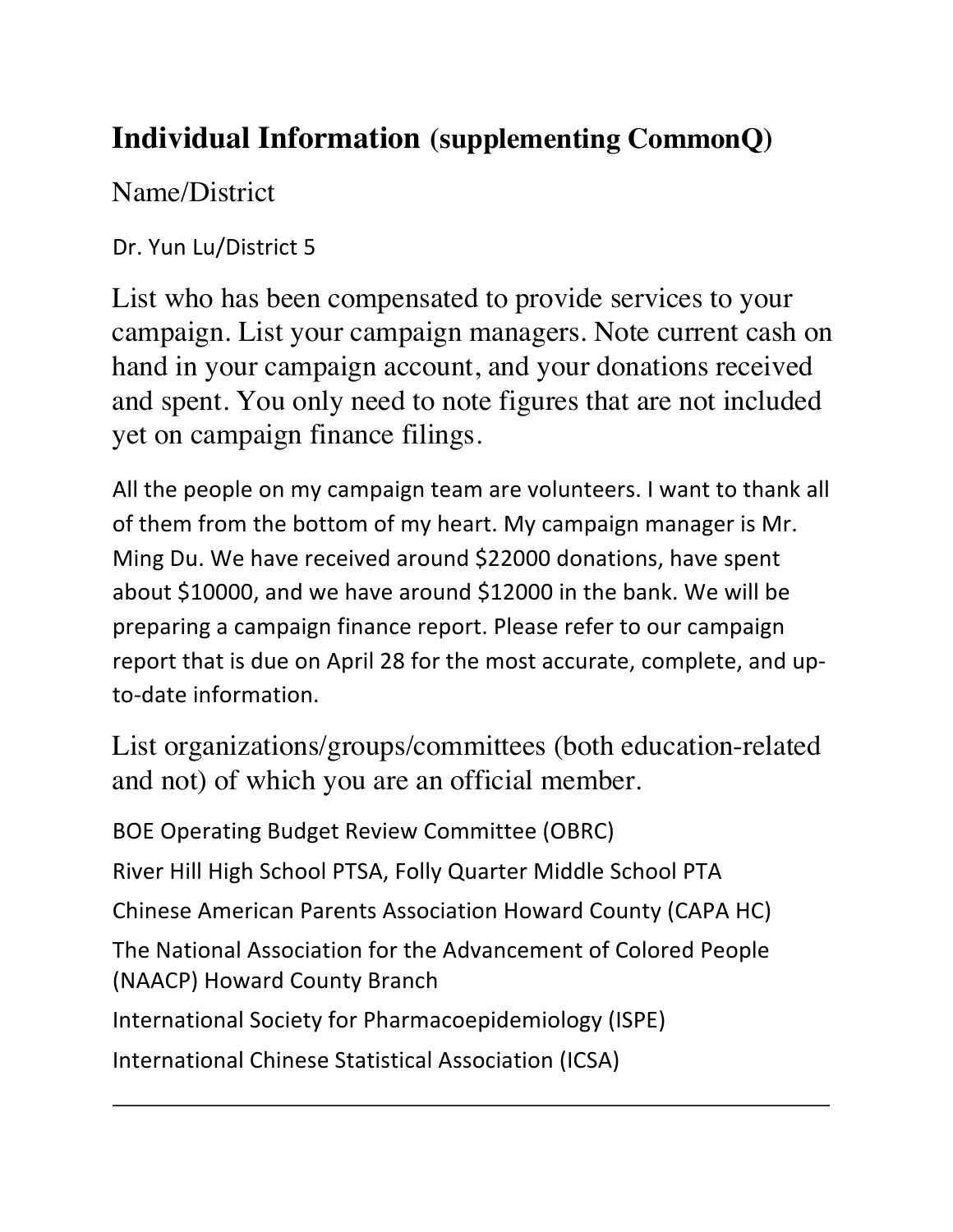## **Community Interest / Position Questions**

1. In what areas of public education do you refuse to compromise, due to strong beliefs? How would you make changes in these areas? Give examples of how you collaborated and compromised with colleagues who disagreed with you. (Character limit please 1200)

I do not support feel-good policies that have no proven positive effect. One example is last year's redistricting process that was based on inaccurate data, flawed analysis, and not well-supported assumptions. I am a firm believer of evidence-based decision making.

I would make changes by using my statistical expertise to obtain accurate information needed for decision making. Examples include improving student enrollment predication model, designing effective surveys and increasing response rate to truly understand student needs.

My work at the federal public health agency involves long-term interagency collaborations with people from different disciplines. We are using complicated real-world data to inform regulatory decisions, and it is common that people have different opinions and perspectives. The way I handle the situations is to have open communications, be professional, and don't take disagreement personal. Everyone has opportunities to speak, and we all listen to each other's perspective. Many times, disagreement provides opportunities for improvement and progress. Through effective communication, we end up with a deeper understanding of the data and a better solution.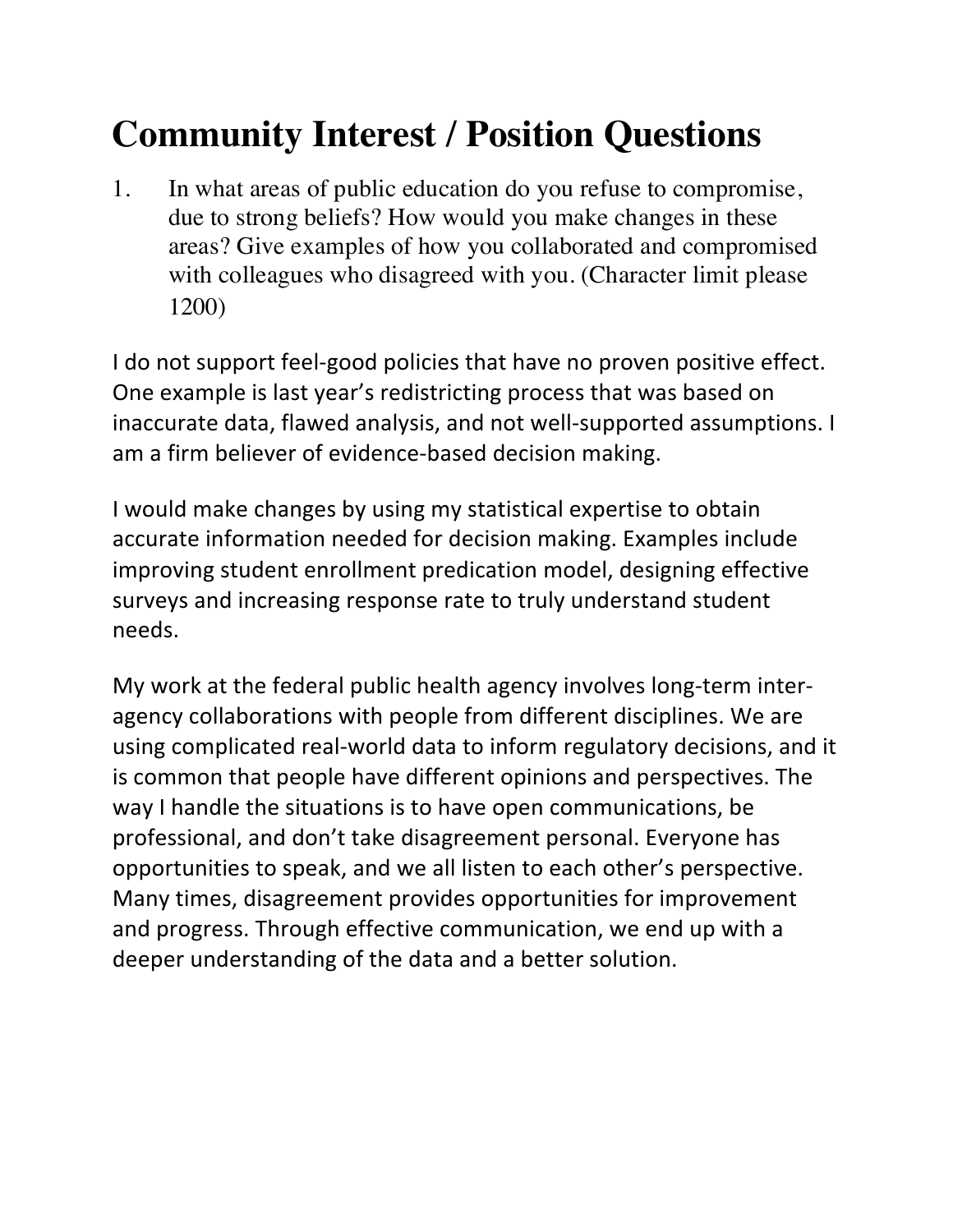2. Give examples, in your personal or professional life, that demonstrate your willingness to hold people accountable and include transparency for the community. (Character limit 1200)

I work as a statistician, and I expect receiving accurate data and results because it is very important for decision making. When I detect errors in the work that other people provided, I want to make sure it is not a blaming game, because everyone could make mistakes. The goal is to fix the error and improve the process. The team will work together to find out the cause of the error. We then fix the error, and discuss how to improve the process to prevent similar mistakes in the future. It is important to keep the standard high and communicate the expectations clearly. At the same time, we also need to foster longterm collaborative relationship, work as a team, practice solution-based mindset, and avoid blame culture. For published work, we send out a correction notice to keep the process transparent to the community and all stake-holders.